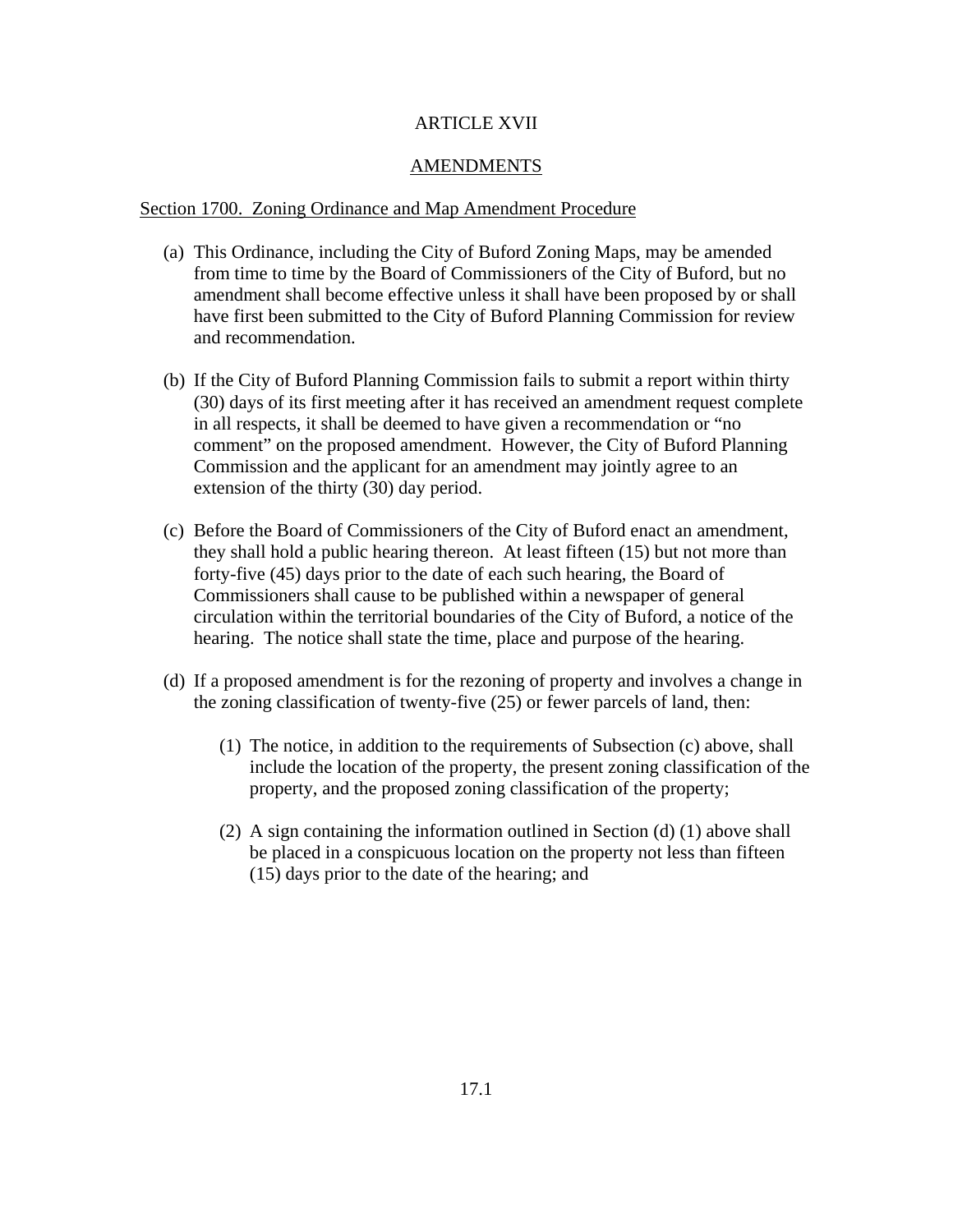(3) The Board of Commissioners shall give notice of the proposed rezoning by regular mail to the property owner of record and to all abutting property owners of record as shown by the City of Buford tax records. Such notice shall be mailed at least fifteen (15) days prior to the Planning Commission public hearing and shall include a description of the application and the date, time and place of public hearings. Notice deposited in the mail with adequate postage thereon and addressed to the last known address of the above-named property owners as shown on the City of Buford tax records shall be deemed to be adequate compliance with the requirements of this section.

### Section 1701. Initiation of Amendments

Applications for amendment of the text or maps of this Ordinance may be initiated by ordinance of the Board of Commissioners, or by motion of the Planning Commission, or by petition of any property owner addressed to the Board of Commissioners. In the case of a petition for the rezoning of property, such petition shall be submitted by the owner of record of said property, the owner's agent, or by a contract purchaser with the owner's written consent.

One a map amendment is initiated by the Board of Commissioners, no application for a clearing, grubbing, grading, septic tank, building, development or other similar permit, or for a variance or Special Use Permit for the affected property shall be accepted until final action is taken by the Board of Commissioners on the proposed map amendment. Provided, however, that if the Board of Commissioners does not take final action on the proposed map amendment within six (6) months from the date of initiation, permit, variance and Special Use Permit applications shall again be accepted and reviewed pursuant to existing zoning. And, further provided that such permit applications shall be accepted during the map amendment process if the proposed use is authorized under the same conditions in both the existing and proposed zoning district.

#### Section 1702. Standards Governing Exercise of the Zoning Power

The Board of Commissioners finds that the following standards are relevant in balancing the interest in promoting the public health, safety, morality, or general welfare against the right to the unrestricted use of property and shall govern the exercise of the zoning power:

- (a) Whether a proposed rezoning will permit a use that is suitable in view of the use and development of adjacent and nearby property;
- (b) Whether a proposed rezoning will adversely affect the existing use or usability of adjacent or nearby property;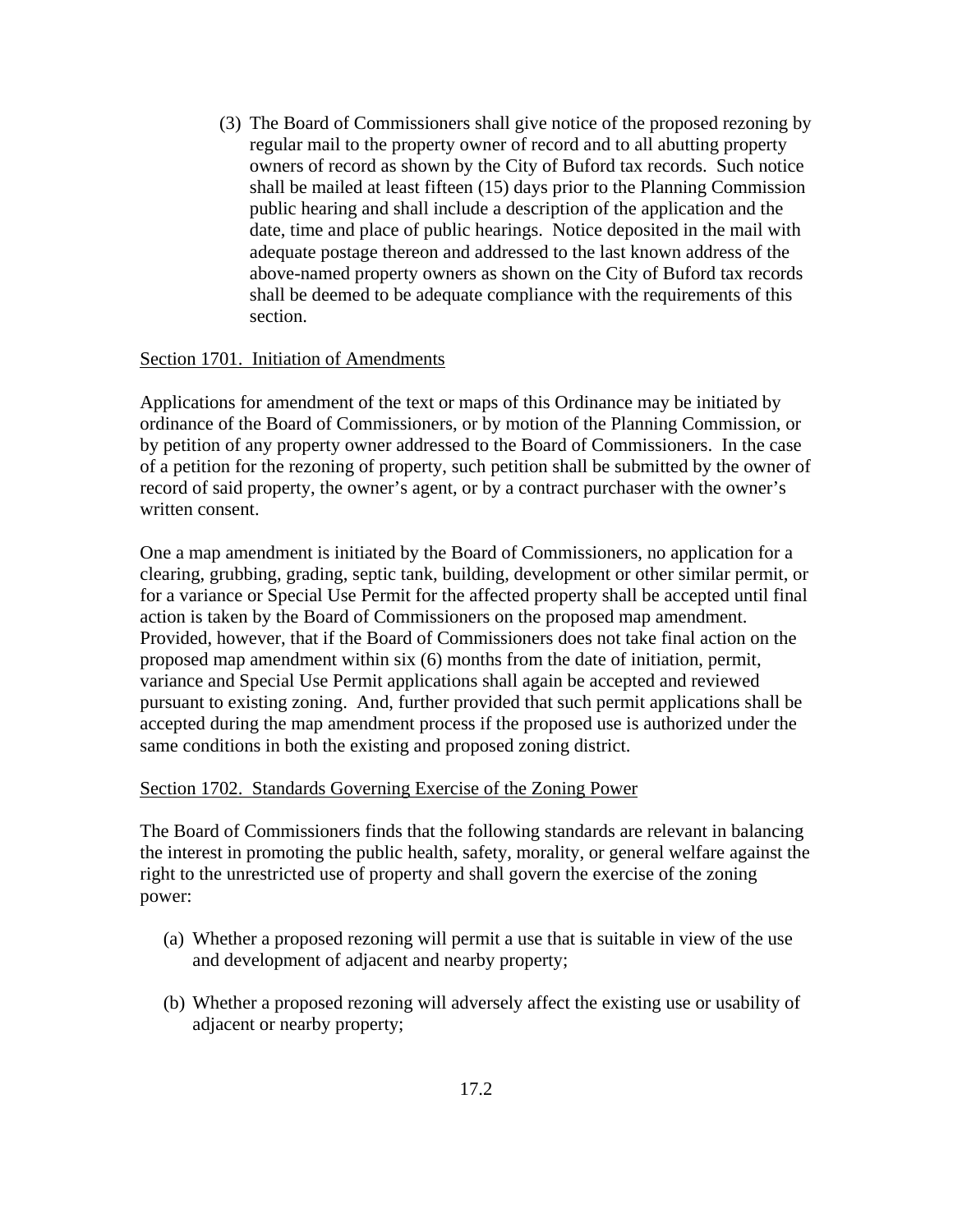- (c) Whether the property to be affected by a proposed rezoning has a reasonable economic use as currently zoned;
- (d) Whether the proposed rezoning will result in a use which will or could cause an excessive or burdensome use of existing streets, transportation facilities, utilities, or schools;
- (e) Whether the proposed rezoning is in conformity with the policy and intent of the land use plan; and
- (f) Whether there are other existing or changing conditions affecting the use and development of the property which give supporting grounds for either approval or disapproval of the proposed rezoning.

## Section 1703. Impact Analysis

If a proposed amendment is for the rezoning of property and involves a change in the zoning classification of twenty-five (25) or fewer parcels of land, then:

- (a) The initiating party, if a party other than the Board of Commissioners, shall be required to file, with its application for amendment, a written, documented analysis of the impact of the proposed zoning with respect to each of the matters enumerated in Section 1702 above. Such a zoning proposal and analysis shall be a public record.
- (b) The Planning Department shall, with respect to each such zoning proposal, investigate and make a recommendation with respect to each of the matters enumerated in Section 1702 above. The Planning Commission shall make a written record of its investigation and recommendations, and this record shall be a public record.
- (c) The Planning Commission shall, with respect to each such zoning proposal, investigate and make a recommendation with respect to each of the matters enumerated in Section 1702 above. The Planning Commission shall make a written record of its investigation and recommendations, and this record shall be a public record.

## Section 1704. Action by Board of Commissioners

Following its public hearing, the Board of Commissioners may:

(a) Adopt the proposed amendment as presented;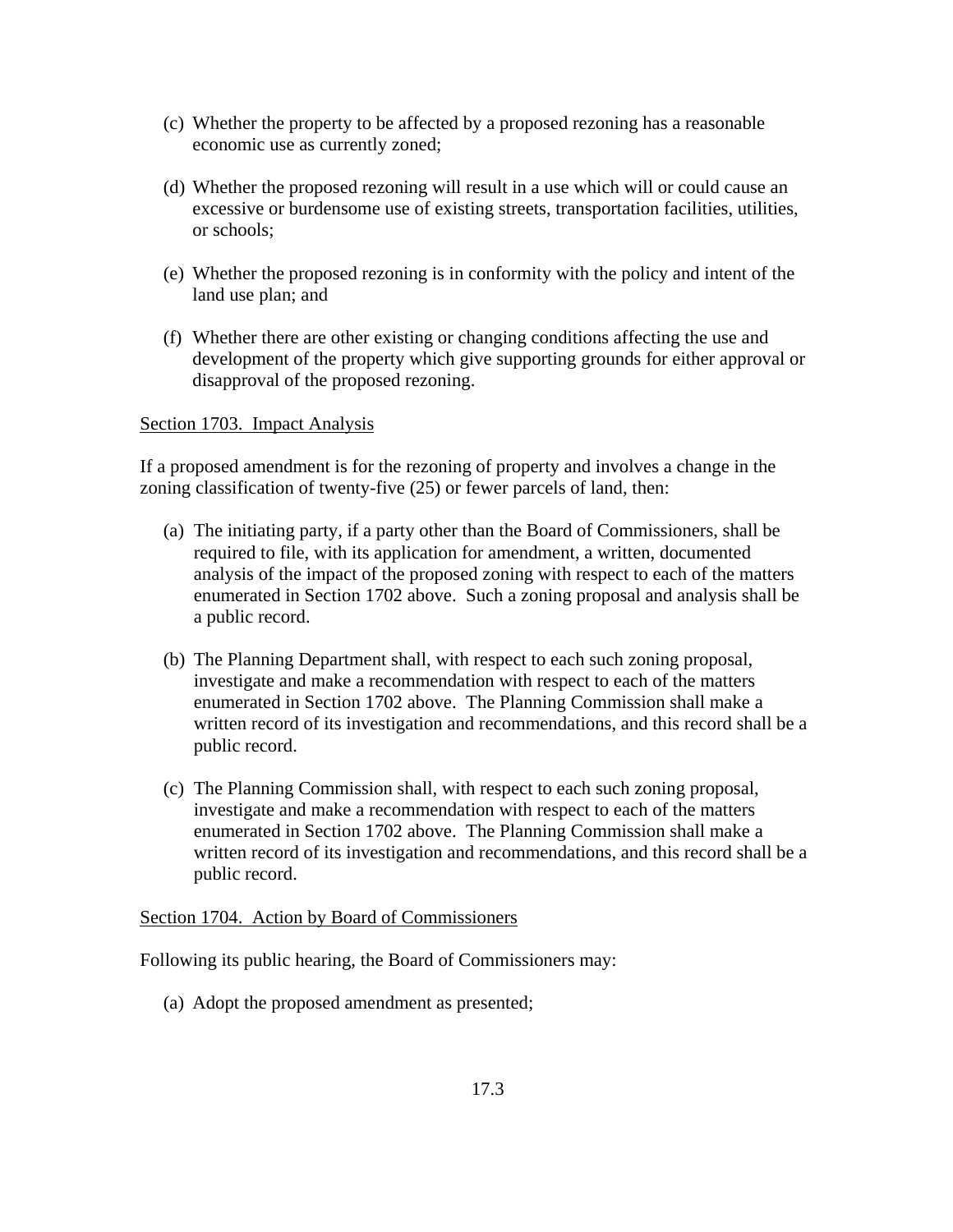- (b) Adopt the proposed amendment as revised or supplemented by conditions of approval establishment by the Board; said revisions may include, if the proposed amendment is for the rezoning of property, rezoning to be proposed zoning district with conditions or rezoning to any other less intense zoning district with or without conditions;
- (c) Deny the proposed amendment in whole or in part; or
- (d) Table the proposal.

#### Section 1705. Special Use Permit Procedure

The Special Use Permit is designed to be used when:

- 1. A special use listed under the zoning district is desired for development and a more intensive zoning district which contains that use as a use by right would not be appropriate for the property, or,
- 2. A special use listed under the zoning district is desired for development and no zoning district contains that use as a use by right, or,
- 3. A unique use not addressed in any zoning district is desired for development and is not likely to be duplicated within the City of Buford, or,
- 4. The density of development may be affected by the height of a building, or,
- 5. The neighboring properties may be affected by the height of any structure, and,
- 6. The special use would be consistent with the needs of the neighborhood or the community as a whole, be compatible with the neighborhood and would not be in conflict with the overall objective of the Comprehensive Plan.

In order to accommodate these special uses, the Special Use Permit allows the Board of Commissioners to approve a special use on a particular parcel without changing the general zoning district. Such approval shall be subject to the requirements set forth below and any additional conditions deemed necessary to ensure the compatibility of the special use with the surrounding properties. All Special Use Permit applications shall be for firm development proposals only. The Special Use Permit shall not be used for securing early zoning for conceptual proposals which may not be undertaken for some time. A Special Use Permit application shall be considered only if it is made by the owner of the property or her/her authorized agent. The minimum requirements for a Special Use Permit are: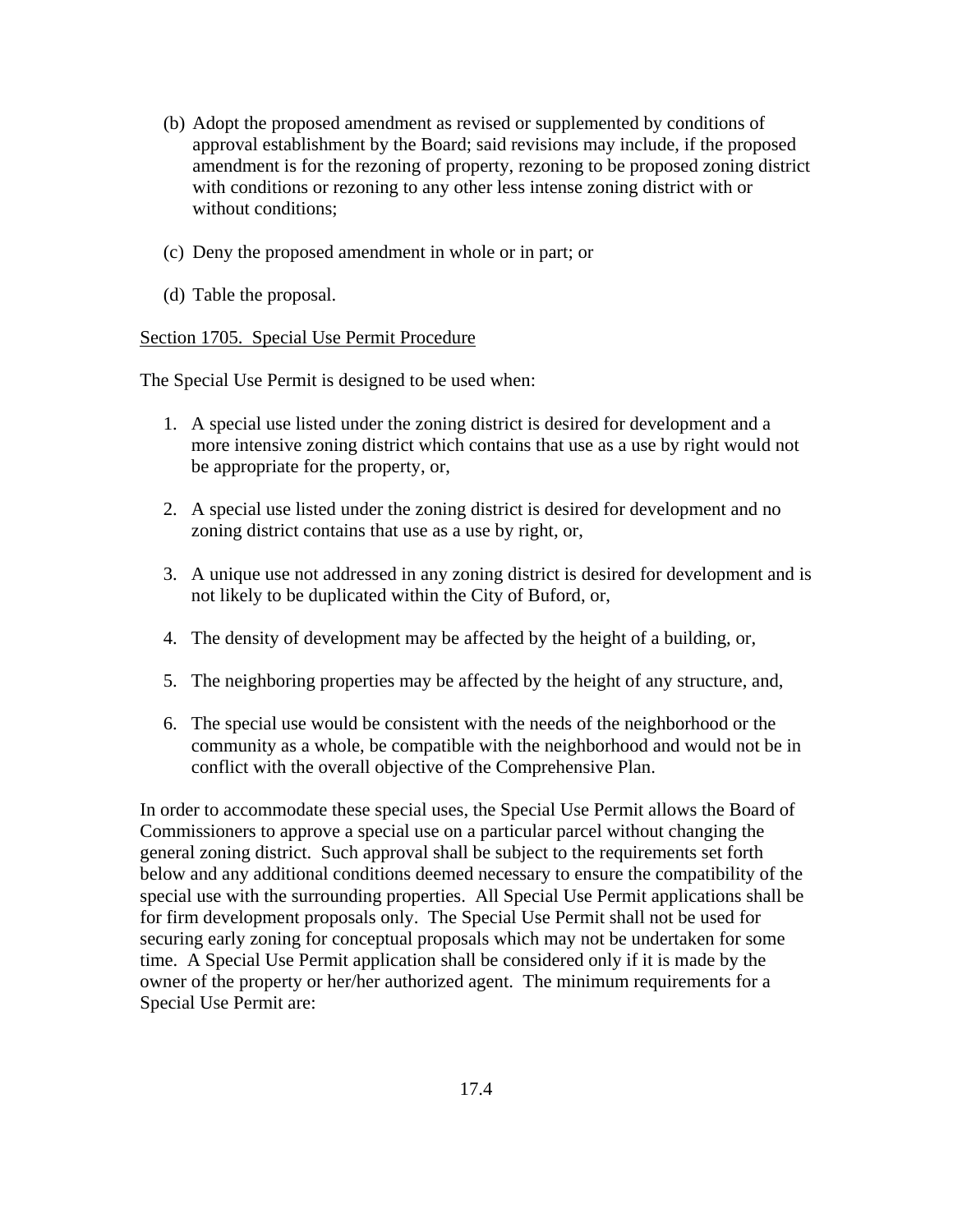- 1. Any uses permitted under a Special Use Permit shall also conform to the requirements of this ordinance and the development regulations for the use as found in the zoning district.
- 2. The application and review process for a Special Use Permit shall be the same as for the zoning district under which the special use is found. In addition to the information and/or site plans which are required to be submitted for the proposed development, additional information deemed necessary by the Planning Director in order to evaluate a proposed use and its relationship to the surrounding area shall be submitted. In the review process, particular emphasis shall be given to the evaluation of the characteristics of the proposed use in relationship to its immediate neighborhood and the compatibility of the proposed use with its neighborhood.
- 3. In the approval process for a Special Use Permit application, the Board of Commissioners shall consider the policies and objectives of the Comprehensive Plan, particularly in relationship to the proposed site and surrounding area, and shall consider the potential adverse impacts on the surrounding area, especially in regards but not limited to traffic, storm drainage, land values and compatibility of land use activities.
- 4. If an application is approved and a Special Use Permit is granted, all conditions that may have been attached to the approval are binding on the property. All subsequent development and use of the property shall be in accordance with the approved plan and conditions. Once established, the special use shall be in continuous operation. Upon discovery that the operation of the special use has or had ceased for a period of ninety (90) days or more and the owner of the property has not requested voluntary termination of the Special Use Permit, the Planning Director shall forward a report to the Board of Commissioners through the Planning Commission which may recommend that action be taken to remove the Special Use Permit from the property.
- 5. Changes to a special use, or development of a site for the special use, shall be treated as an amendment to the Special Use Permit and shall be subject the same application and review process as a new application.
- 6. The special use for which a Special Use Permit is granted shall commence permitting, operation or construction within twelve (12) months of the date of approval by the Board of Commissioners. If, at the end of this twelve (12) month period, or subsequent twelve (12) month period, active efforts are not proceeding toward permitting, operation or construction, as determined by the Planning Director the Special Use Permit shall terminate and be revoked by operation of law. The Planning Director may permit a continuance of such permit for good cause upon the affirmative vote of the City Commission.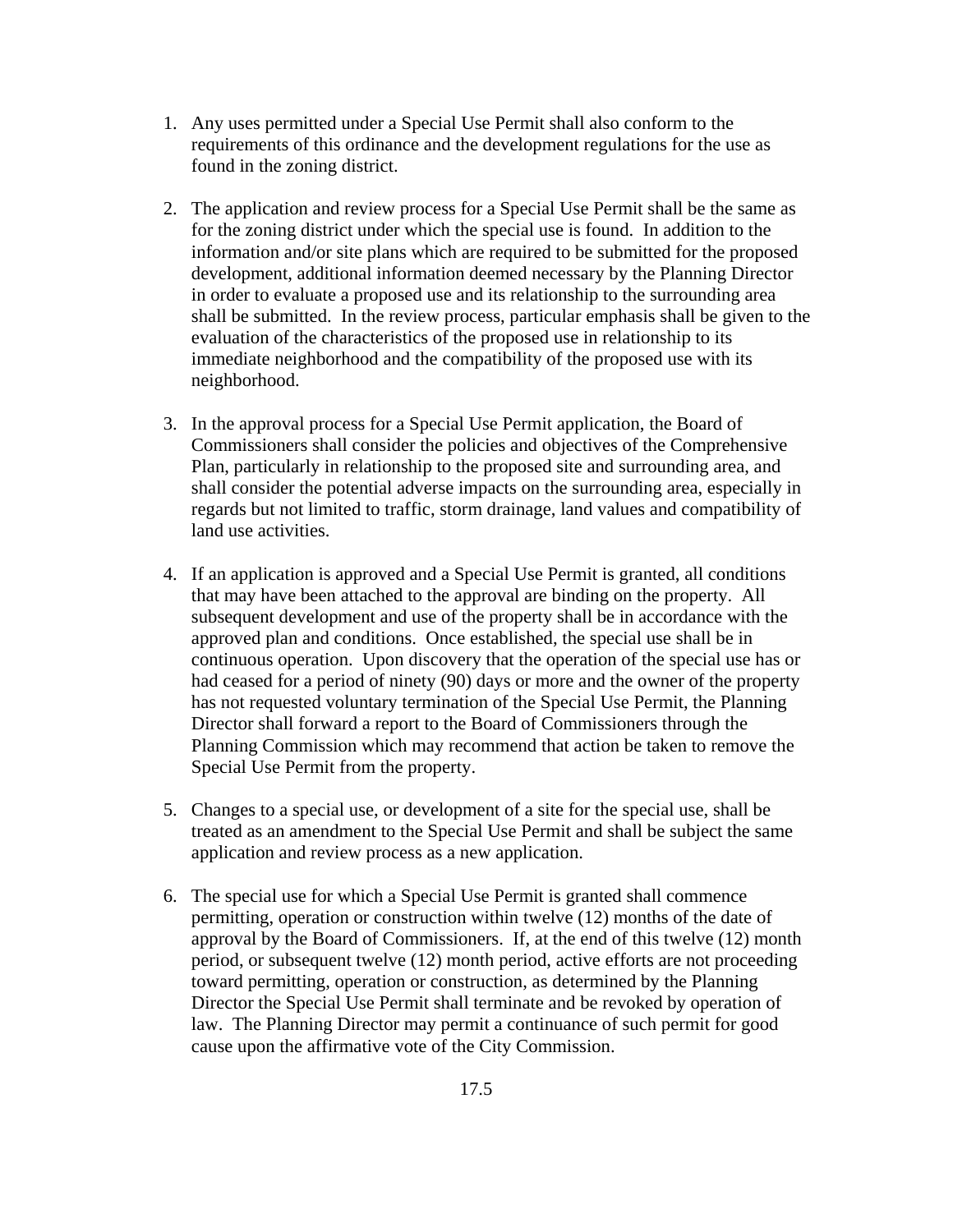- 7. An application for a Special Use Permit in a residential district and which use is proposed to operate in a dwelling or as an accessory use to a dwelling is subject to the following additional requirements:
	- (a) The Special Use Permit shall be valid for no more than a two (2) year period. Upon or before the expiration of a Special Use Permit, the owner shall make application to continue the Special Use Permit if continuance is desired.
	- (b) The special use shall operate within the dwelling on the property or, if approved by the Board of Commissioners, in an accessory structure.
	- (c) The exterior character of the dwelling shall be preserved in its residential state and there shall be no outside evidence of the operation of the special use to the neighborhood, except for any accessory structure approved by the Board of Commissioners.
	- (d) The owner of the property shall occupy the property and shall operate any business associated with the special use.
	- (e) The owner of the property shall submit with the application, a signed statement in which he/she agrees that the Special Use Permit, if approved, shall automatically terminate in the event that the property is sold, transferred or otherwise conveyed to any other party, or the business which operates the special use is sold, transferred, otherwise conveyed or discontinued. The owner shall also agree to notify the Planning Director, in writing, upon the occurrence of any of these events.
	- (f) In addition to the information and/or site plans required by this section, the owner of the property shall submit with the application for a Special Use Permit, information regarding the ownership of any business associates with the use, the experience and background qualifications related to the operation of said business, prior similar businesses operated, applicable State of Georgia certifications, licenses and the like information.
	- (g) The special use for which a Special Use Permit is granted shall commence operations or construction within six (6) months of the date of approval by the Board of Commissioners. If, at the end of this six (6) month period, the Planning Director determines that active efforts are not proceeding toward operations for construction, a report shall be forwarded to the Board of Commissioners through the Planning Commission which may recommend that action be taken to remove the Special Use Permit from the property.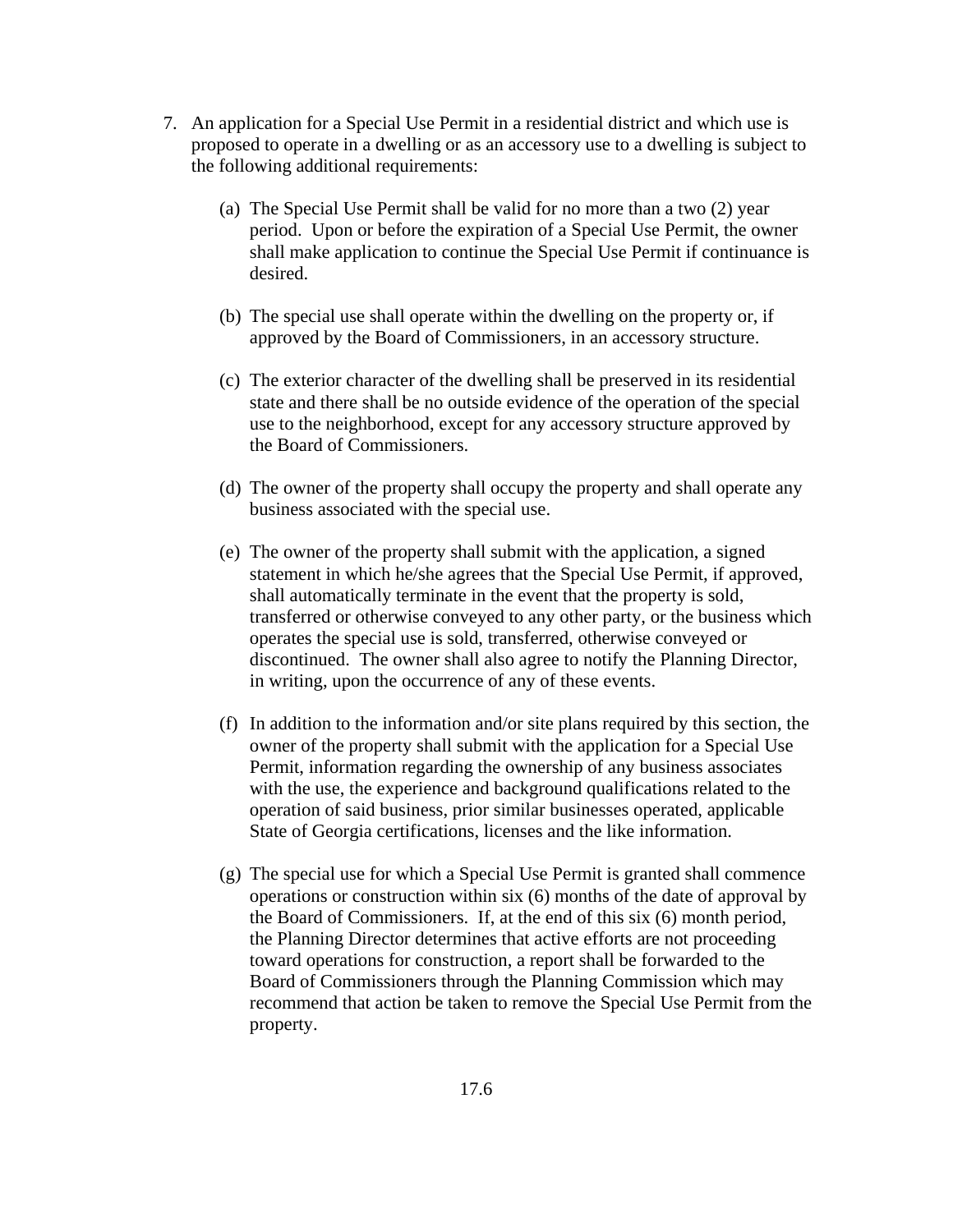- 8. The owner of the property approved for a Special Use Permit may voluntarily request termination of the Special Use Permit by notifying the Planning Director in writing. The Planning Director shall notify the Board of Commissioners through the Planning Commission of the voluntary terminations as they occur and shall change the official zoning maps to reflect any voluntary termination. The approval of a Special Use Permit for a specific use which may be operated by a lessee under a private agreement with a lessor in any non-residential district shall not obligate the Board of Commissioners to be responsible for or be required to resolve any disputes which may arise out of the voluntary termination of the Special Use Permit by the property owner.
- 9. The Community Development Department shall have the right to be periodically examine the operation of the specific use to determine compliance with the requirements and any conditions. If the Community Development Department determines that the requirements and conditions are being violated, a written notice shall be issued to the owner of the property outlining the nature of the violation and giving the owner of the property a maximum of ten (10) days to come into compliance. If after ten (10) days the violations continue to exist, the Planning Director shall forward a report to the Board of Commissioners through the Planning Commission which may recommend that action be taken to remove the Special Use Permit form the property.
- 10. Upon approval by the Board of Commissioners, a Special Use Permit shall be identified on the official zoning maps.
- 11. Upon approval by the Board of Commissioners of a Special Use Permit, the owner of the property shall be issued a notice from the Planning Director which states the specific use permitted, the requirements of this section and may conditions attached to the approval.
- 12. The Community Development Department shall not issue a Certificate of Occupancy for the specific use unless all requirements and conditions of the Special Use Permit have been fulfilled by the owner of the property.

## Section 1706. Withdrawal of Application for Amendment, Variance or Special Use Permit

Once an application for an amendment to the zoning map or an application for a variance or Special Use Permit has been made, the applicant may withdraw such application without prejudice only until such time as the legal advertisement of a public hearing thereon is placed. No application shall be allowed to be withdrawn under any circumstances after public notice of the public hearing has been placed. All applications, having been advertised, shall be considered by the Board of Commissioners or Zoning Board Appeals, as appropriate, and shall receive final action.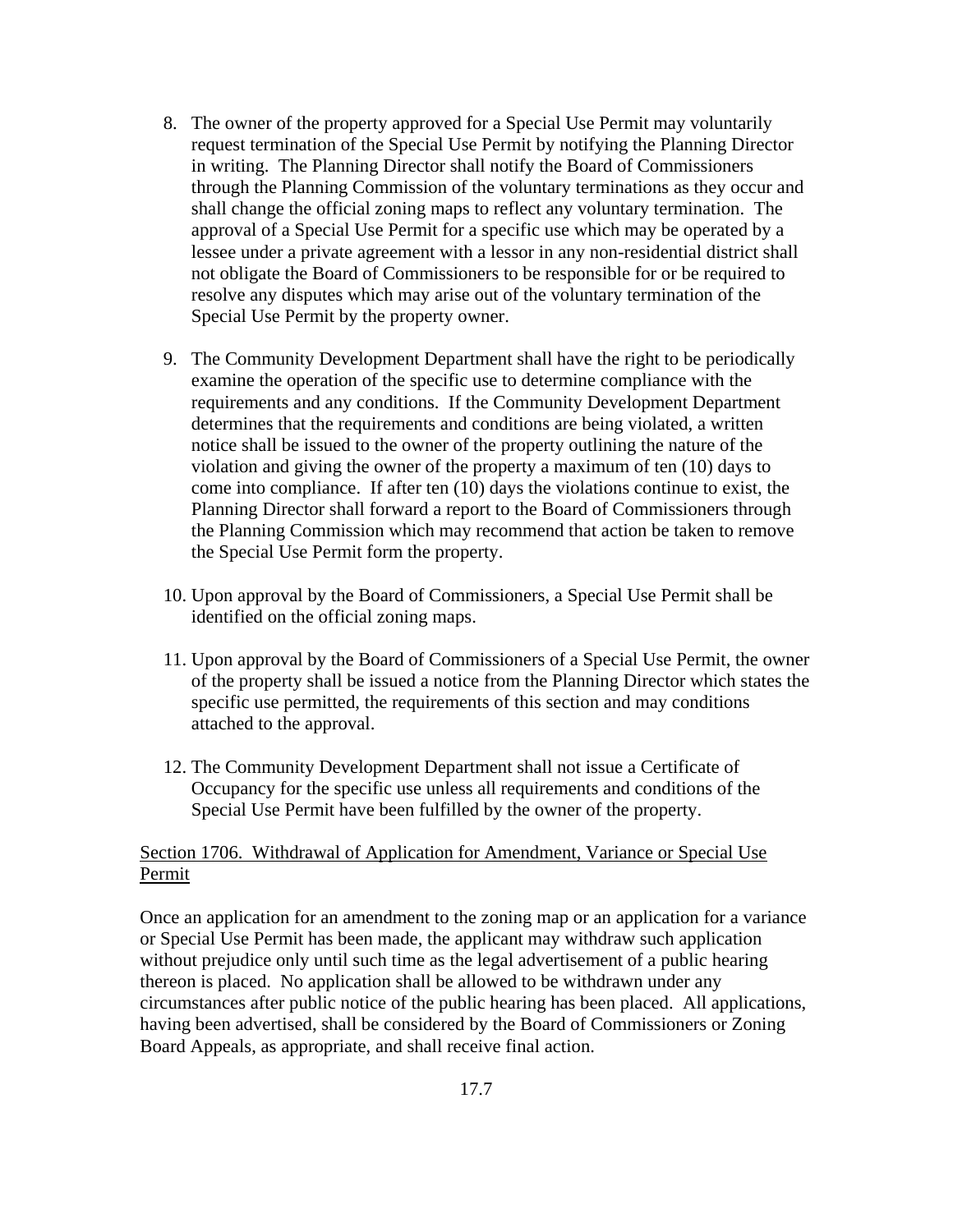Section 1707. Lapse of Time Requirement for an Amendment, Variance or Special Use Permit Reapplication

The following shall apply to the applicable reapplication:

- 1. No application or reapplication for any zoning amendment affecting the same land or any portion thereof shall be acted upon within twelve (12) months from the date of last action by the Board of Commissioners unless such twelve (12) month period is waived by the Board of Commissioners, and in no case may such an application or reapplication be considered in less than six (6) months from the date of last action by the Board of Commissioners.
- 2. No application or reapplication for the same type of variance or Special Use Permit affecting the same land or any portion thereof shall be acted upon within twelve (12) months from the date of last action by the Board of Commissioners, or Zoning Board of Appeals, as appropriate, unless such twelve (12) month period is waived by the Board of Commissioners of Zoning Board of Appeals, as appropriate, and in no case may such an application or reapplication be reconsidered in less than six (6) months from the date of Appeals, as appropriate. Administrative variances shall not be subject to this time lapse requirement as outlined in Article XVI, Section 1610.

# Section 1708. Plans and Other Documents Showing Proposed Use and Impact Required

An application for an amendment to create or extend a zoning district shall be accompanied by a sketch plan at scale and such other plans, elevations or additional information as the Planning Director and this ordinance may require, showing the proposed development, and its impact on natural and building systems. Additional information may include without limitation traffic studies, utility studies, and drainage studies.

# Section 1709. Actions to be Taken if Plans of Property Owner are not Implemented Within Specified Time Limits

For any zoning map amendment for which the Board of Commissioners is not the applicant, and upon which property no development permit, building permit, or certificate of occupancy has been issued within twelve (12) months of the date of approval of said amendment, the Board of Commissioners shall review the zoning district classification of the property and determine whether it shall be continue or initiated for rezoning.

Such properties shall be first reviewed by the Planning Commission, which shall make such findings and recommendations as it deems appropriate.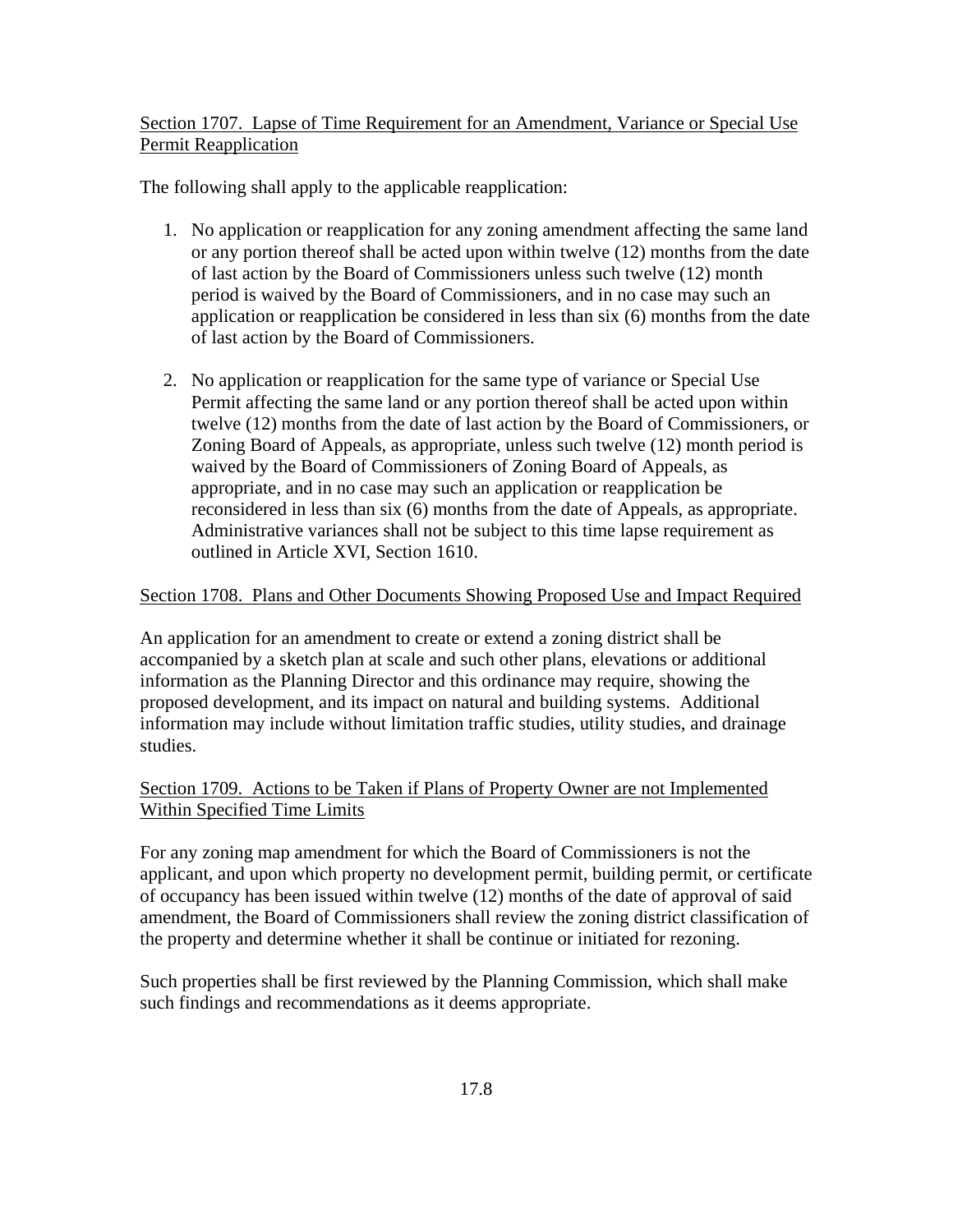## Section 1709.1. Effective Period of Approved Variance Applications and Special Use Conditions

All applications approved by the Zoning Appeals Board, whether a request for variance from the terms of the Ordinance, a request for a conditional use, or other waiver or relief shall be effective for a period not to exceed one year. If no action is taken by the applicant to implement the purpose of the application by obtaining the proper permit and/or license and proceeding with the building, occupancy, or establishment of business within one year form the date of approval by the Board, said approval shall be null or void.

The Director or his/her designee shall furnish the applicant with a response to the subject sign application within thirty (30) days of receipt by the City. Such response shall delineate any deficiencies in the application and additional information needed or specify the reason for denial. The Director or his/her designee may promulgate appropriate application forms and may charge a processing fee for said application.

#### Section 1710. Conditional Zoning

In adopting an amendment to the zoning map, or approving a Special Use Permit or a Variance, the Board of Commissioners may impose special conditions which it deems necessary in order to make the requested action acceptable and consistent with the purposes or the district(s) involved and to further the goals and objectives of the Comprehensive Plan. Such conditions may consist of: setbacks requirements from any lot line; specified or prohibited locations for buildings, parking, loading or storage areas or other land uses; driveway curb cut restrictions; restrictions as to what land uses or activities shall be permitted; maximum building heights or other dimensions; special drainage or erosion provisions; landscaping or planted area which may include the location, type and maintenance of plant materials; fences, walls, berms, or other buffering provisions or protective measures; preservation of existing trees or other vegetation; special measures to alleviate undesirable views, light, glare, noise, dust or odor; permitted hours of operation; architectural style; a requirement that the existing building(s) be retained; a requirement that developers must building according to the site plans as adopted; a limitation on exterior modifications of existing buildings; or any other requirement that the Board of Commissioners may deem appropriate and necessary as a condition of rezoning or issuance of a variance or Special Use Permit.

Such Conditions:

- 1. Shall only be valid if they are included in the motion approving the amendment for adoption;
- 2. Shall be in effect for the period of time specified in the amendment;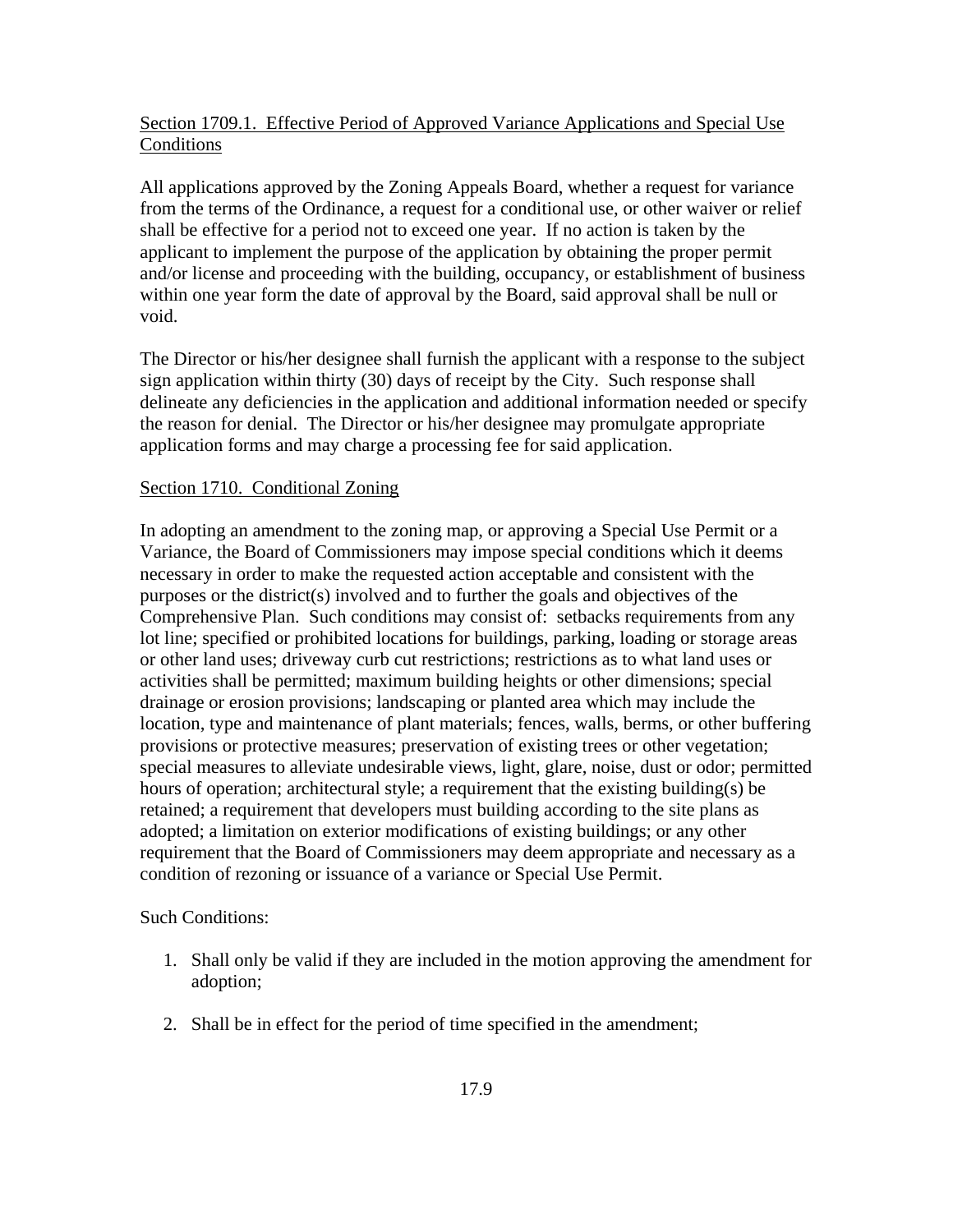- 3. Shall be required of the property owner and all subsequent owners as a condition of their use of the property; and
- 4. Shall be interpreted and continuously enforced by the Development Director in the same manner as any other provision of this ordinance.
- 5. A building permit shall not be issued until after the presentation and approval of the Planning Commission and/or the Board of Commissioners of final site, architecture and development plans required by such conditions.

## Section 1720. Public Hearing Procedures

Proceedings To Be Open.

In accordance with Georgia law and the provisions of this Ordinance, all hearings before the City Commission regarding any land use decision and the Planning Commission and Zoning Board of Appeals shall be duly advertised as provided by law and open to the public.

Public Hearing Procedures.

- A. The Chairman shall describe, or cause to be described, the application to be heard, and allow the Applicant or such Applicant's representative (the "Applicant") 10 minutes to fully describe the substance of the application and justification for the action requested in the application.
- B. Upon completion of the Applicant's presentation, the Chairman shall allow persons who wish to speak in support of the application a total of 10 minutes in which to speak in support of the application.
- C. Upon conclusion of the time provided for those to speak in favor of an application, the Chairman shall allow persons who wish to speak in opposition to an application a total of 10 minutes in which to speak in opposition to the application.
- D. Upon conclusion of the opposing application, the Chairman shall allow the Applicant 3 minutes, in addition to any time the Applicant may have reserved from their presentation above to rebut any issue(s) raised by persons speaking in opposition. During the time, the Applicant may submit any additional information or evidence to support the rebuttal.